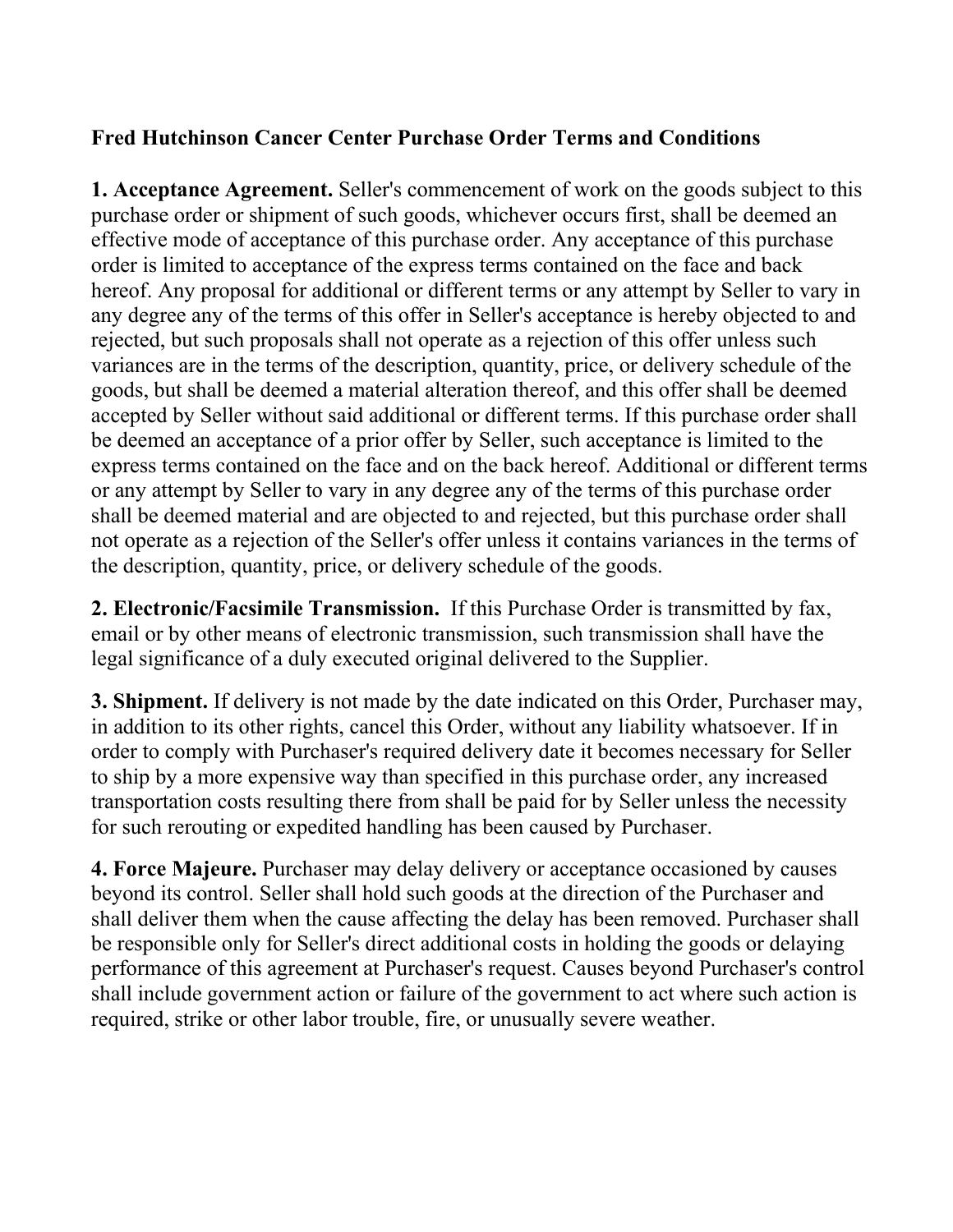**5. Changes.** Purchaser shall have the right at any time to make changes in this Order by written notice to Seller, and Seller agrees to comply with such changes. If such changes cause a material increase or decrease in Seller's costs or time of performance of this Order, Seller shall notify Buyer immediately and negotiate an adjustment.

**6. Price and Payment.** Seller warrants that the prices for the articles sold Purchaser hereunder are not less favorable than those currently extended to any other customer for the same or similar articles in similar quantities. In the event Seller reduces its price for such article during the term of this order, Seller agrees to reduce the prices hereof correspondingly. The price stated in this Order includes all charges for packaging, boxing, crating, special handling, and freight, F.O.B. destination. No modification or adjustment of the stated price may be made without the signed written agreement of Purchaser. If the price is not stated on this Order, the price shall be the lower of: the later price last quoted or paid, or the prevailing market price.

**7. Setoff.** All claims for money due or to become due from Purchaser shall be subject to deduction or setoff by the Purchaser by reason of any counterclaim arising out of this or any other transaction with Seller.

**8. Delivery and Risk of Loss.** Delivery shall be F.O.B. destination unless otherwise specified on the face of this order. Each invoice shall show shipping charges as a separate item and shall contain the original or a copy of the bill indicating that payment by Vendor for shipping has been made. Not withstanding any agreement by Purchaser to pay freight or other transportation charges. Delivery is not complete until the goods have been actually received and accepted the risk of loss or damage prior to completion of delivery shall be upon the Vendor, and any such loss or damage to goods or materials ordered hereunder shall not release Vendor from any obligation hereunder. Purchaser reserves the right to refuse C.O.D. shipments.

**9. Warranty.** Seller expressly warrants that all goods or services furnished under this agreement shall conform to all specifications and appropriate standards, will be new, and will be free from defects in material or workmanship. Seller warrants that all such goods or services will conform to any statements made on the containers or labels or advertisements for such goods or services, and that any goods will be adequately contained, packaged, marked, and labeled. Seller warrants that all goods or services furnished hereunder will be merchantable, and will be safe and appropriate for the purpose for which goods or services of that kind are normally used. If Seller knows or has reason to know the particular purpose for which Purchaser intends to use the goods or services, Seller warrants that such goods or services will be fit for such particular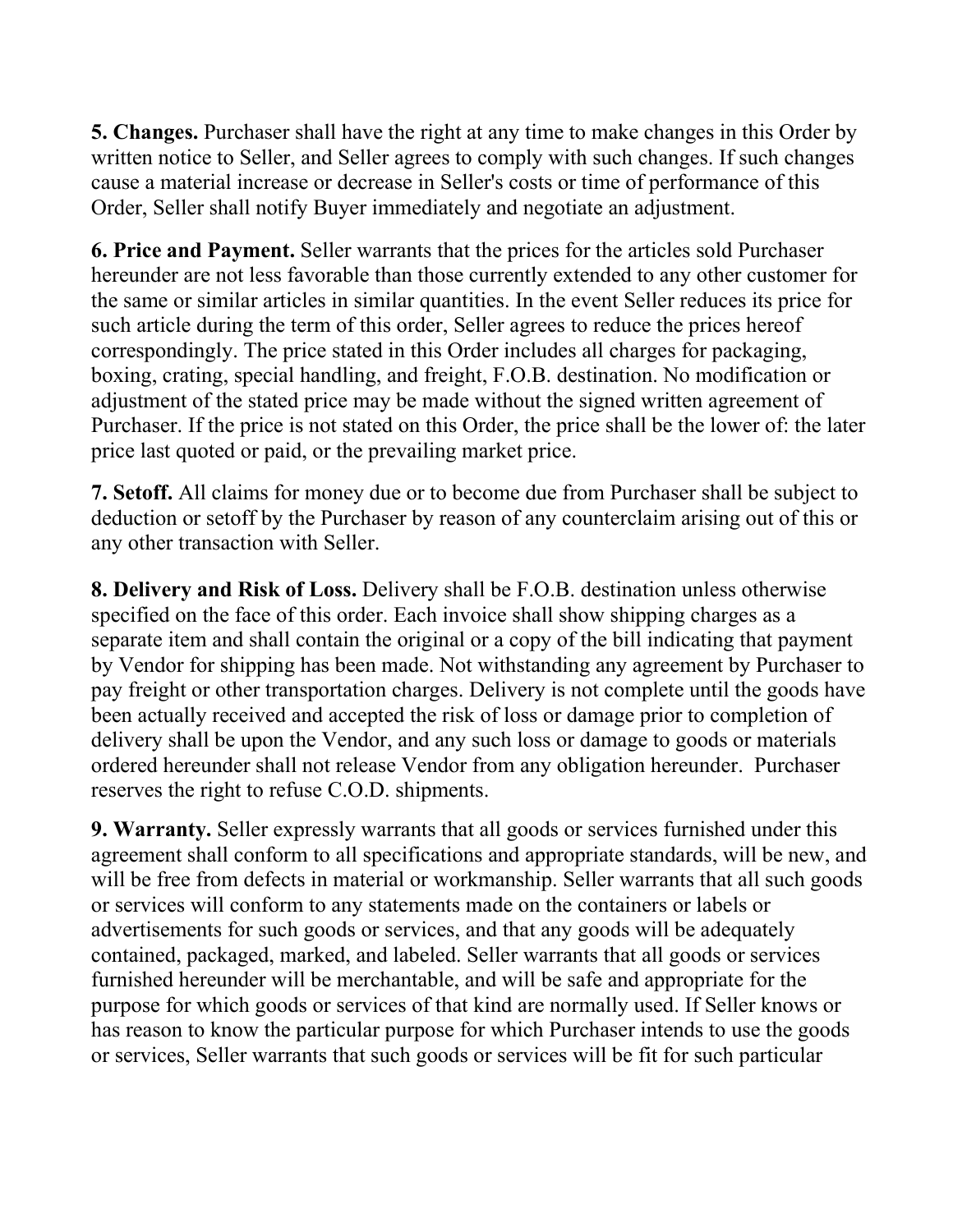purpose. Seller warrants that goods or services furnished will conform in all respects to samples. Inspection, test, acceptance or use of the goods or services furnished hereunder shall not affect the Seller's obligation under this warranty, and such warranties shall survive inspection, test, acceptance and use. Seller's warranty shall run to Purchaser, its successors, assigns and customers, and users of products sold by Purchaser. Seller agrees to replace or correct defects of any goods or services not conforming to the foregoing warranty promptly, without expense to Purchaser, when notified of such nonconformity by Purchaser, provided Purchaser elects to provide Seller with the opportunity to do so. In the event of failure of Seller to correct defects in or replace nonconforming goods or services promptly, Purchaser, after reasonable notice to Seller, may make such corrections or replace such goods and services and charge Seller for the cost incurred by Purchaser in doing so.

**10. Indemnification**. Seller shall defend, indemnify and hold harmless Purchaser against all damages, claims or liabilities and expenses (including attorneys' fees) arising out of or resulting in any way from any defect in the goods or services purchased hereunder, or from any act or omission of Seller, its agents, employees or subcontractors. This indemnification shall be in addition to the warranty obligations of Seller.

**11. Inspection/Testing.** Payment for the goods delivered hereunder shall not constitute acceptance thereof. Purchaser shall have the right to inspect such goods and to reject any or all of said goods which are in Purchaser's judgment defective or nonconforming. Goods rejected and goods supplied in excess of quantities called for herein may be returned to Seller at its expense and, in addition to Purchaser's other rights, Purchaser may charge Seller all expenses of unpacking, examining, repacking and reshipping such goods. In the event Purchaser receives goods whose defects or nonconformities are not apparent on examination, Purchaser reserves the right to require replacement, as well as payment of damages. Nothing contained in this purchase order shall relieve in any way the Seller from the obligation of testing, inspection and quality control.

**12. Identification.** All invoices, packing lists, packages, shipping notices, instruction manuals, and other written documents affecting this Order shall contain the applicable order number. Packing lists shall be enclosed in each and every box or package shipped pursuant to this Order, indicating the content of such boxes or packages.

**13. Waiver.** Purchaser's failure to insist on performance of any of the terms or conditions herein or to exercise any right or privilege or Purchaser's waiver of any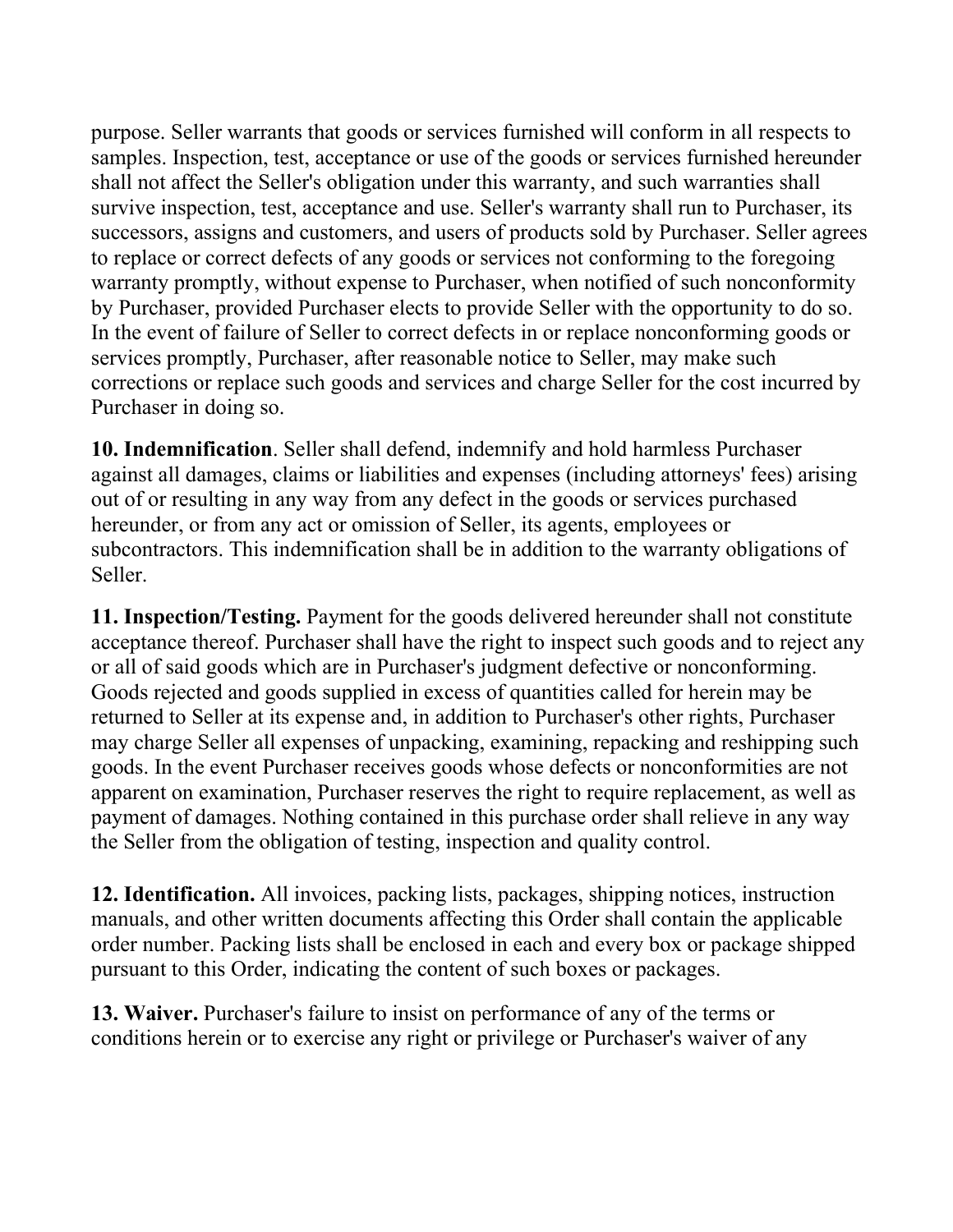breach hereunder shall not thereafter waive any other terms, conditions, or privileges, whether of the same or similar type.

**14. Entire Agreement.** This purchase order, and any documents referred to on the face hereof, constitute the entire agreement between the parties.

**15. Bankruptcy.** In the event of any proceeding, voluntary or involuntary, in bankruptcy or insolvency by or against the Vendor, including any proceeding under the United States bankruptcy laws, or in the event of the appointment, with or without Vendor's consent, of a receiver of an assignee for the benefit of creditors, Purchaser shall be entitled to cancel any unfilled part of this Order without any liability whatsoever.

**16. Taxes.** Unless otherwise indicated on the face of the Order, Purchaser agrees to pay all State of Washington sales or use taxes. Vendor will not charge for federal excise taxes, and Purchase agrees to furnish Vendor, upon acceptance of goods or materials supplied under this Order, with an exemption certificate.

**17. Antitrust Assignment Clause.** Vendor and Purchaser acknowledge that overcharges by manufactures are in fact borne by the Purchaser and not the Vendor. Vendor therefore, agrees to assign to purchaser any and all claims which it may have for overcharges, as to goods and materials purchased in connection with any contract between Purchaser and Vendor, arising out of antitrust or similar actions, except as to overcharges which commence after the price is established under any contract between Purchaser and Vendor and which are not passed on to the Purchaser under an escalation clause.

**18. Equal Opportunity.** This contractor and subcontractor shall abide by the requirements of 41 CFR 60-1.4(a), 60-300.5(a), 60-741.5(a) and the provisions of 29 CFR Part 471, Appendix A to Subpart A. These regulations prohibit discrimination against qualified individuals based on their status as protected veterans or individuals with disabilities, and prohibit discrimination against all individuals based on their race, color, religion, sex, sexual orientation, gender identity or national origin. Moreover, these regulations require that covered prime contractors and subcontractors take affirmative action to employ and advance in employment individuals without regard to race, color, religion, sex, sexual orientation, gender identity, national origin, disability or veteran status.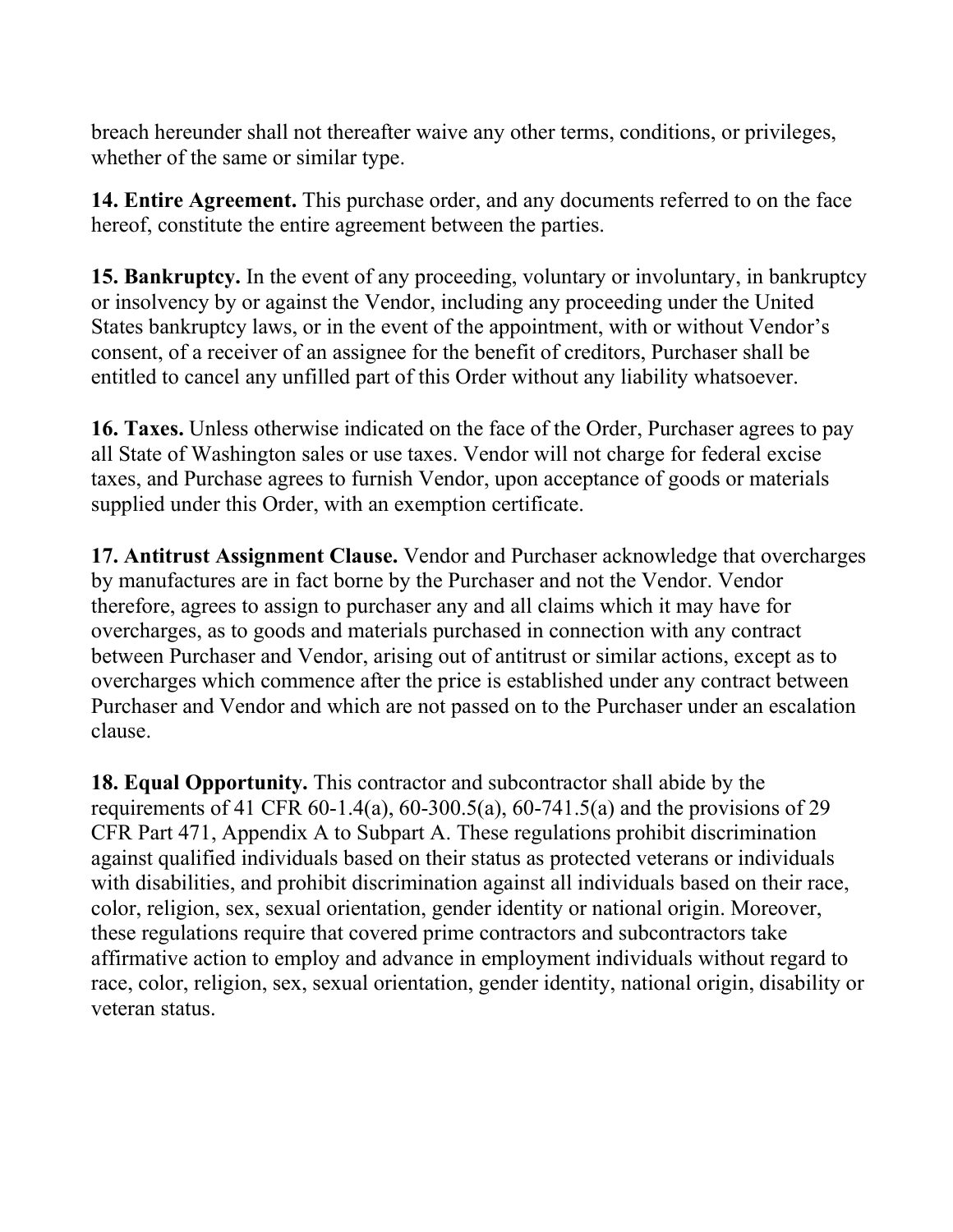**19. Compliance.** Seller warrants that all goods and services sold hereunder shall have been produced, sold, delivered and furnished in strict compliance with all applicable laws and regulations, including EEO and Affirmative Action, to which they are subject. Seller shall execute and deliver such documents as may be required to effect or to evidence compliance. All laws and regulations required in agreements of this character are hereby incorporated by this reference, as applicable, including provisions of 38 U.S. Code 4212, Executive Orders 11246, 11375, 11758, 11701, 12086, 13201 (including 29 CFR Part 470), as amended, and any subsequent executive orders relating to equal opportunity for employment on government contracts.

**20. Termination for Convenience of Purchaser.** Purchaser reserves the right to terminate this order or any part hereof for its sole convenience. In the event of such termination, Seller shall immediately stop all work hereunder, and shall immediately cause any of its suppliers or subcontractors to cease such work. Seller shall be paid a reasonable termination charge, consisting of a percentage of the order price reflecting the percentage of the work performed prior to the notice of termination, plus actual direct costs resulting from termination. Seller shall not be paid for any work done after receipt of the notice of termination, nor for any costs incurred by Seller's suppliers or subcontractors which Seller could reasonably have avoided.

**21. Termination for Cause.** Purchaser may also terminate this order or any part hereof for cause in the event of any default by the vendor or if the vendor fails to comply with any of the terms and conditions of this offer. Late deliveries, deliveries of products which are defective or which do not conform to this order, and failure to provide Purchaser, upon request, of reasonable assurances of future performance shall all be causes allowing Purchaser to terminate this order for cause. In the event of termination for cause, Purchaser shall not be liable to Seller for any amount, and Seller shall be liable to Purchaser for any and all damages sustained by reason of the default which gave rise to the termination.

**22. Proprietary Information -Confidentiality -Advertising.** Seller shall consider all information furnished by Purchaser to be confidential and shall not disclose any such information to any other person, or use such information itself for any purpose other than performing this contract, unless Seller obtains written permission from Purchaser to do so. This paragraph shall apply to drawings, specifications, or other documents prepared by Seller for Purchaser in connection with this order. Seller shall not advertise or publish the fact that Purchaser has contracted to purchase goods from Seller, nor shall any information relating to the order be disclosed without Purchaser's written permission. Unless otherwise agreed in writing, no commercial, financial or technical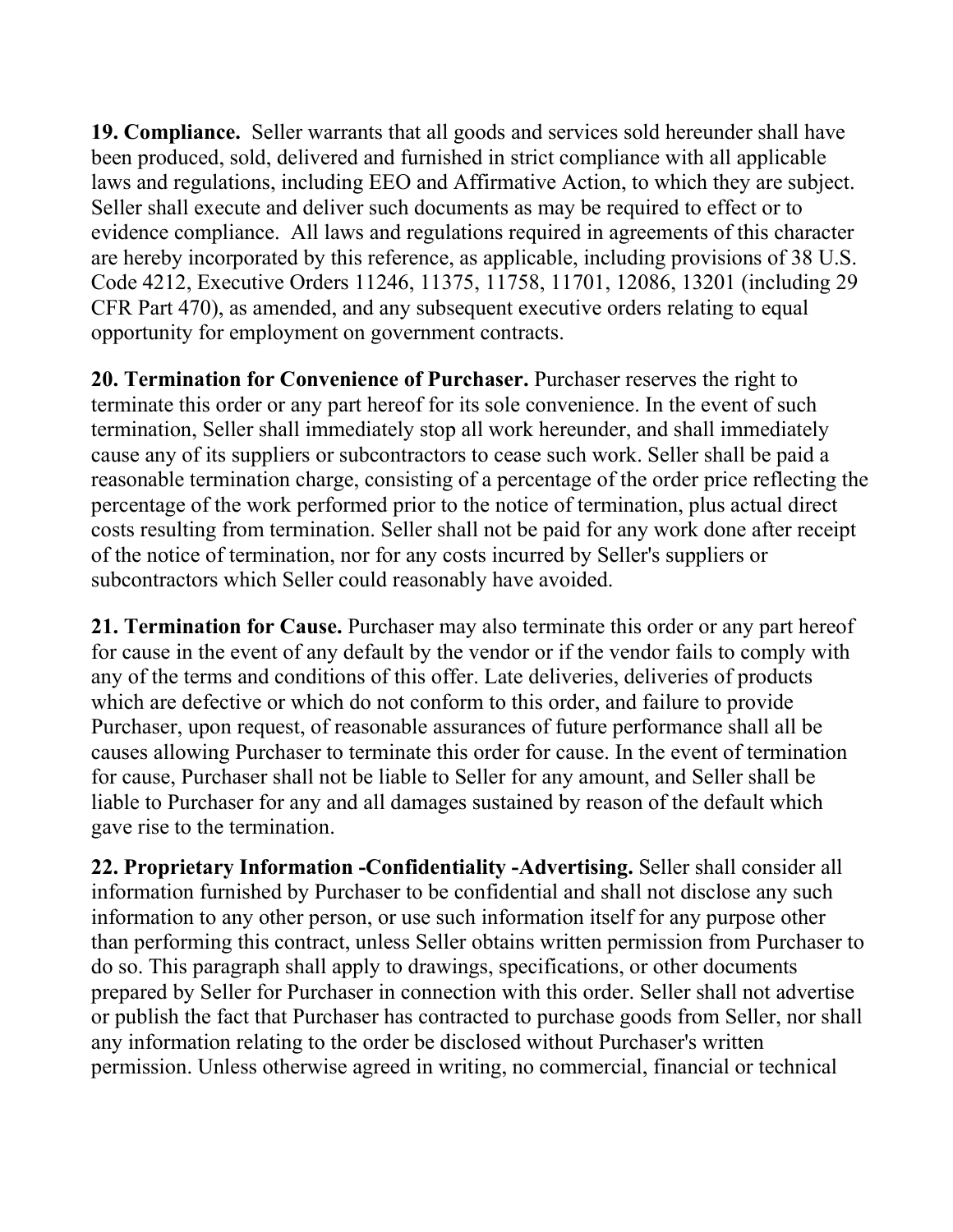information disclosed in any manner or at any time by Seller to Purchaser shall be deemed secret or confidential and Seller shall have no rights against Purchaser with respect thereto, except such rights as may exist under patent laws.

**23. Patents.** Seller agrees upon receipt of notification to promptly assume full responsibility for defense of any suit or proceeding which may be brought against Purchaser or its agents, customers, or other vendors for alleged patent infringement, as well as for any alleged unfair competition resulting from similarity in design, trademark or appearance of goods, or services furnished hereunder, and Seller further agrees to indemnify Purchaser, its agents and customers against any and all expenses, losses, royalties, profits, and damages, including court costs and attorneys' fees resulting from any such suit or proceeding, including any settlement. Purchaser may be represented by and actively participate through its own counsel in any such suit or proceeding if it so desires, and the costs of such representation shall be paid by Seller.

**24. Insurance.** In the event that Seller's objections hereunder require or contemplate performance of services by Seller's employees, or persons under contract to Seller, to be done on Purchaser's property, or property of Purchaser's customers, the Seller agrees that all such work shall be done as an independent contractor and that the persons doing such work shall not be considered employees of the Purchaser. Seller shall maintain all necessary insurance coverage's, including public liability and Workers' Compensation insurance. Seller shall indemnify and save harmless and defend Purchaser from any and all claims or liabilities arising out of the work covered by this paragraph.

**25. Assignments and Subcontracting.** No part of this order may be assigned or subcontracted without prior written approval of Purchaser.

**26. Limitation on Purchaser's Liability - Statute of Limitations.** In no event shall Purchaser be liable for anticipated profits or for incidental or consequential damages. Purchaser's liability on any claim of any kind for any loss or damage arising out of or in connection with or resulting from this agreement or from the performance or breach thereof shall in no case exceed the price allocable to the goods or services or unit thereof, which gives rise to the claim. Purchaser shall not be liable for penalties of any description. Any action resulting from any breach on the part of Purchaser as to the goods or services delivered hereunder must be commenced within one year after the cause of action has accrued.

**27. Termination.** In the event of a breach by Vendor of any of the provisions of this contract, Purchaser reserves the right to cancel and terminate this contract, upon giving